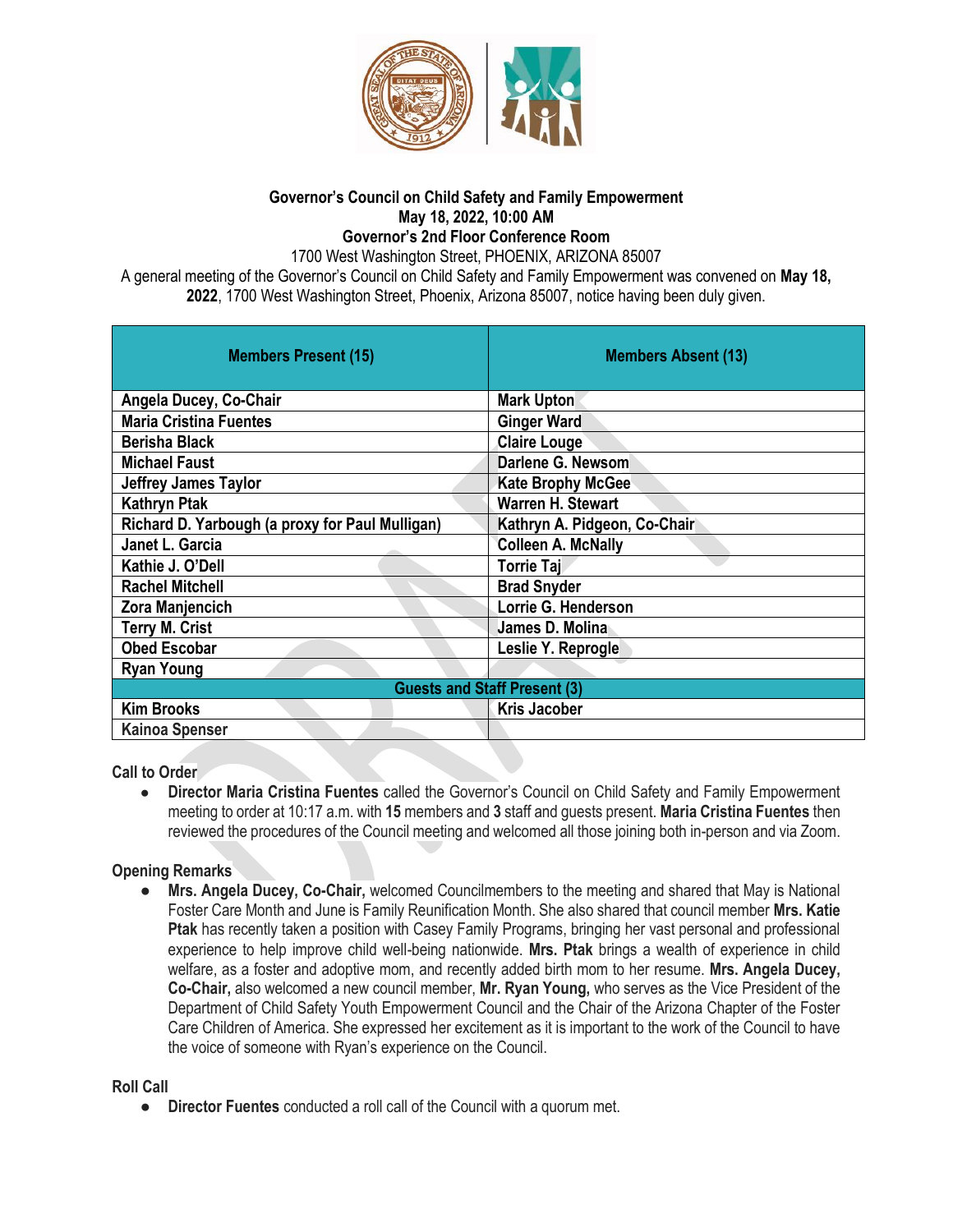*Governor's Council of Child Safety and Youth Empowerment 4/18/2022 Meeting Minutes Page 2 of 7*

#### **Approval of Minutes**

- **Director Fuentes** requested a review of the **March 10, 2022** meeting minutes.
	- o **Mr. Terry Crist** moved to accept the **March 10, 2022** minutes.
	- o **Mr. Ryan Young** seconded the motion.
	- $\circ$  The motion passed with no dissenting votes at 10:20 a.m.

### **Special Recognition**

- **Mrs. Angela Ducey, Co-Chair,** presented **Kris Jacober** with a Commendation from Governor Doug Ducey. At the last meeting of the Child Safety and Family Empowerment Council, **Ms. Jacober** shared an update on the amazing work being done by the Friends of Foster Children Foundation. **Ms. Jacober** has worked both professionally and personally to support Arizona's foster care community through the Foundation, Arizona's Children Association, and Aid to Adoption of Special Kids. She has had an immeasurable impact on the lives of children and families in our state. **Ms. Jacober** has done all of this while serving in her favorite role - the role of a foster mom. Over the past 15 years, **Ms. Jacober** and her family have provided a safe and supportive home for 17 foster children. Her unwavering commitment to bringing partners together to positively impact Arizona families is greatly moving and inspiring.
- **Kris Jacober** thanked **Mrs. Angela Ducey, Co-Chair,** and the Council for recognition of her service. Kris shared a token for each council member that represented each child that has entered the Arizona foster care system in the last two weeks. Kris shared that it was her wish that each time a Council member looked at that small token, they would remember the impact that they are having on these children's lives.

#### **Update from Department of Child Safety**

- **Director Fuentes,** introduced **Director Michael Faust**, the Director for the Arizona Department of Child Safety for an update from the Department..
- **Director Michael Faust** thanked **Director Maria Cristina Fuentes** for her introduction and began his presentation by sharing that his time spent as Director of DCS has been some of the hardest and most rewarding years of his life. **Director Faust** spoke of the importance of honoring Family Reunification month each June. He shared his belief that the state's role is to protect kids from truly unsafe conditions and return them safely back home while it is the community's responsibility to support families to help prevent them from coming into the foster care system.
- Over the last 7 to 8 years, Arizona has seen a drastic change in the makeup of the Foster and Child Protective Services. The positive and negative of that change is that the work is never done. No matter who sits as a member of the council, it is important to stay the course and remember children thrive in family environments. The goal, whenever possible, is to support the family so kids can stay at home. If not, then it is the goal of the Arizona Department of Child Safety to safely return them home at the correct time.
- **Director Faust** stressed that every industry is struggling with employment right now and the Arizona Department of Child Safety is no different. The job is hard, thankless, and underpaid even after great efforts to increase pay and improve working conditions. Recruitment is hard for everyone right now and the Department of Child Safety's staff is down overall. This is most felt in field operation staff when they are unable to work cases as timely as desired due to the increased amount of cases per staff. **Director Faust** said "turnover breeds turnover" and that is felt heavily by this department especially since it is so specialized and the demands of the worker are evolving quicker than the employer can adapt.
- **Director Faust** shared that field specialists go through 22 weeks of training. For the first 12 weeks, there is no caseload for the specialist but in the second half, they slowly get introduced to the process of responding to cases. **Director Faust** shared that some employees haven't received a pay raise in 7 years while frontline case specialists have received raises in three of the last five years, which is positive. He shared his gratitude for the support from the Governor's Office and the Legislature but also shared the challenges of pivoting a state agency the size of DCS to support the needs of staff.
- **Mrs. Ducey, Co-Chair,** asked what is the starting entry-level salary for a field operation specialist. **Director Faust** said an entry-level specialist would enter with a pay of \$40,000 then a pay bump after six months and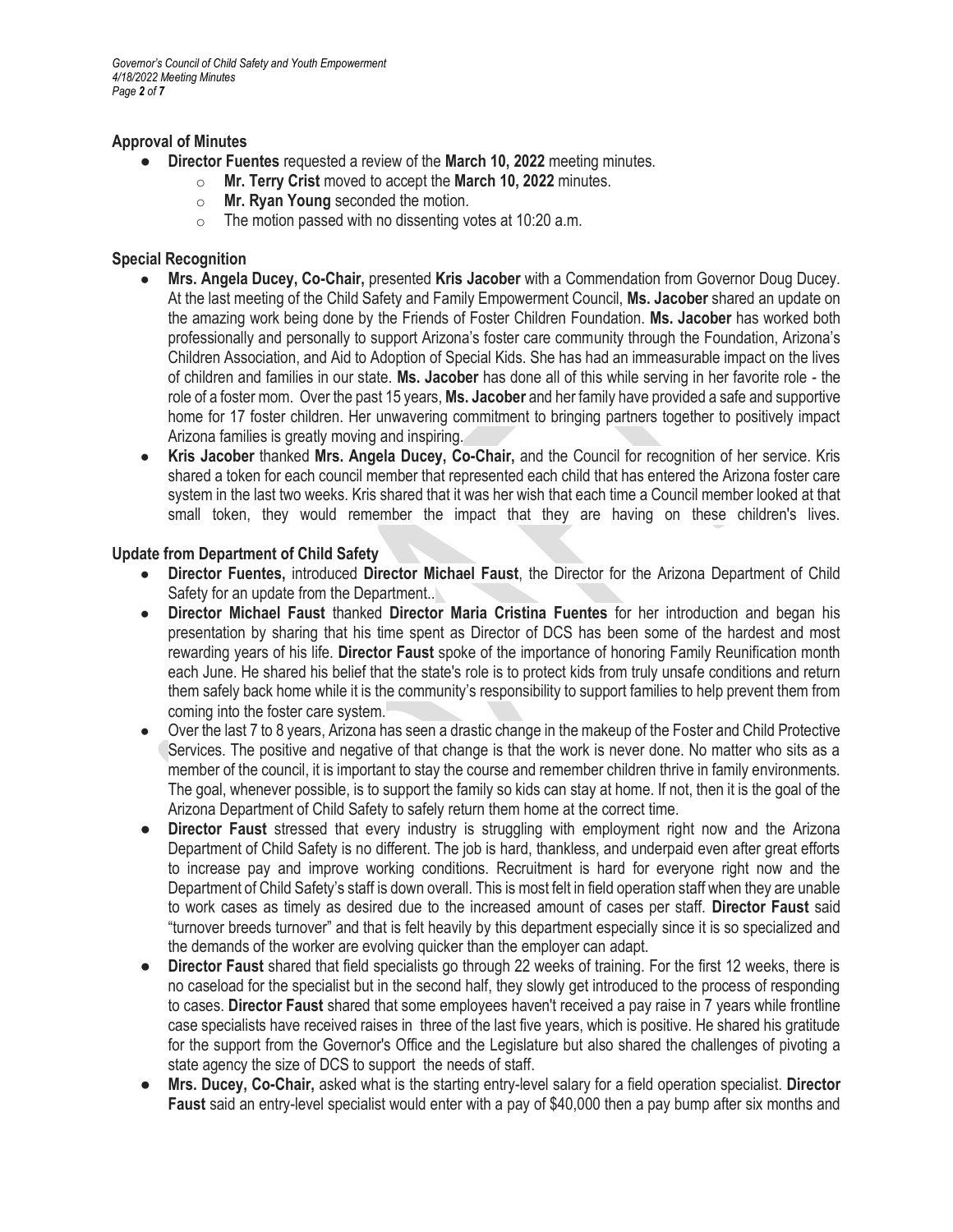pay increases every year for the next two years. The Department of Child Safety is planning on increasing the entry-level pay again and then changing to a 6-month and 12-month pay increase model because at 6 months, state employees start paying into the retirement system which impacts their paycheck. There are certain positions DCS is not currently hiring for because the pay was so low that no one was applying. Inflation is adding another layer of difficulty as pay raises cannot always keep up with inflation. DCS has shifted from asking the employees "why are you leaving" to asking "what can we do to help you stay." The usual answer is that the employee can make more money somewhere else with easier working conditions. **Director Faust** stressed that in this line of service, when the phone rings, the Department cannot say no. This adds another layer of pressure on the workforce and in the hiring process.

- **Director Faust** shared that there is a 40% turnover rate within the agency and this is a reminder of what he observed surrounding this same situation in 2015 when he started with DCS. It had him question what the department can do better to be in alignment with its values. The demands of the stakeholders have changed where a couple of years ago there used to be a big push for separating children from families; there is now more of a push to keep kids together with their families.
- **Director Faust** shared information regarding the number of calls received per month as well as who is making these calls: DCS receives about 4000 calls per month to help kids in potentially unsafe situations in which staff have to go out and conduct a site visit. As school gets out and the summer season comes around, there will be fewer educators reporting instances so there is a drop in reports. Law enforcement and healthcare workers are then the primary reporters but overall this shows that the Department of Child Safety is conducting a lot of site visits each month.
- DCS has made efforts in creating two pieces of training for educators and church leaders on how to report cases correctly. Alongside these two trainings, they also provide one for health and mental health professionals led by Dr. Cara Christ, reviewing mandated reporting in a healthcare environment. There is also a complimentary session that can be provided to educators by partnering with Prevent Child Abuse Arizona. This training is to help the issue of overreporting by teachers as they are more risk-averse and usually assume the Department of Child Safety is the proper agency when there are more appropriate agencies to support the health and welfare of the child and family.
- **Director Faust** shared that DCS commissioned a "Next Event Study" that was codified into law this past year through a bill sponsored by **Senator Nancy Barto.** The mission of this study is to look at every report received over a specific window of time and review the next event and identify what happened. The main hypothesis is that DCS staff are engaging in visits that do not need DCS but the study helped answer which of those visits are unnecessary. **Director Faust** is hopeful that the report helps ease the caseload of the DCS each month and helps create a plan for DCS to hand off the situation to the correct agency or through a service intervention. One of the significant goals of this study is to create continuity and to combat the pendulum swing that takes place in the child safety realm which swings from "removing lots of kids to "keeping all kids at home", neither is the correct way. It is crucial to find the correct balance between the two by creating smart methodical processes and involving programs that are a part of DCS's operations.
- **Ms. Berisha Black** asked if there are ever instances where the Department of Child Safety uses a differential response model when assessing a non-responsive family while a community partner wants to help. **Director Faust** said they do not use differential response theory as their organization was not mature enough to adapt to it. **Director Faust** believes there are alternative pathways but wants the agency to look at each case through the lens of facts and data.
- **Director Faust** said the Department of Child Safety is removing 35-40% fewer kids from their homes each month in a safe and true manner than in the past. He shared that the Department of Child Safety began tackling its massive backlog problem back in 2015-16 when the agency had over 33,000 backlogged cases while receiving 4,000 new calls each month. DCS has approximately 10,000 cases which is high for the current staffing level. Director Faust stressed that no matter who is at the head of DCS, this number is incredibly important to watch.
- A child protective agency should have at least a 1:1 ratio of exits and entries for kids coming into the system.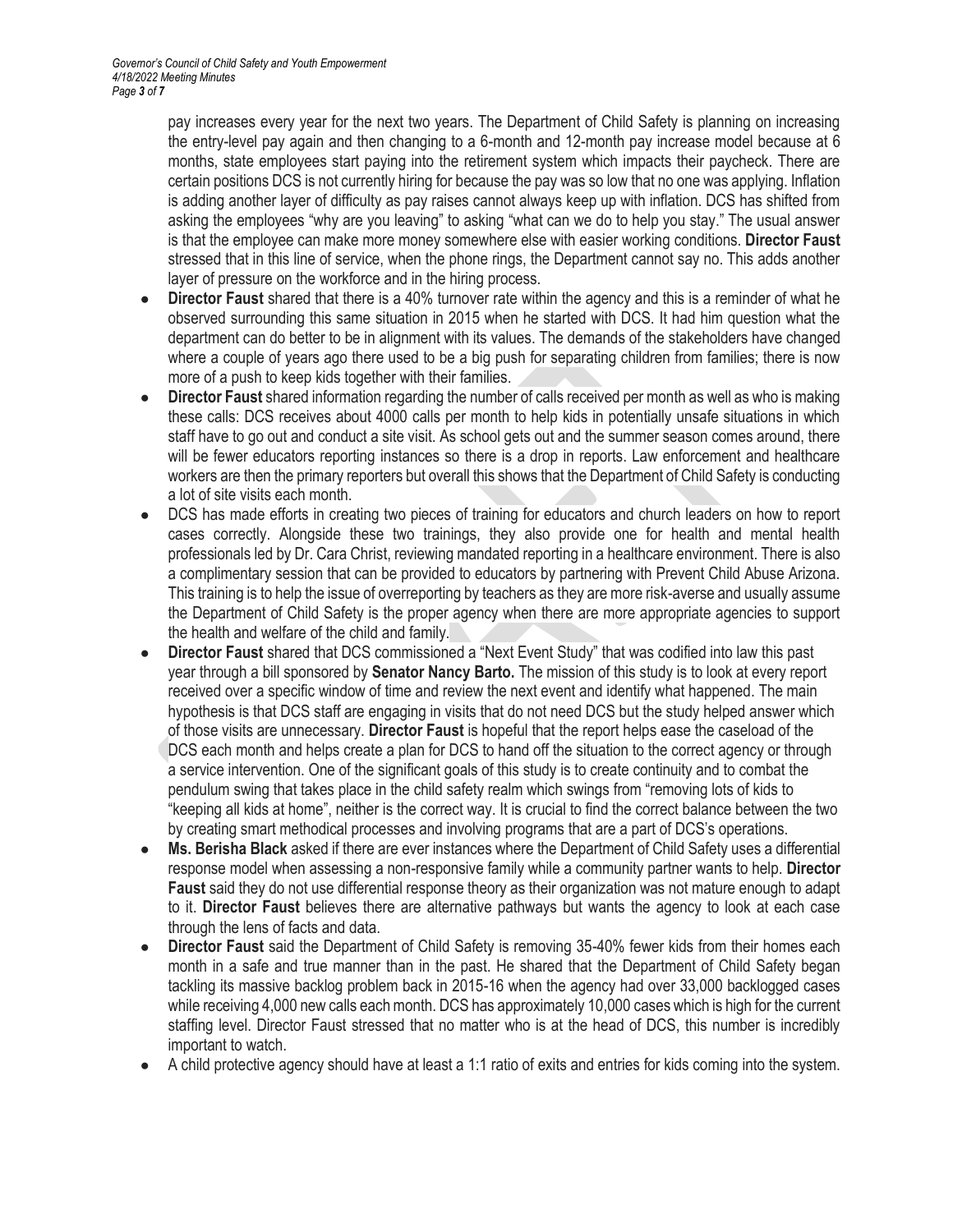- $\circ$  In 2016, the Department of Child Safety averaged 1,077 entering fostering care, which means on any given day there are up to 40 kids entering the Department of Child Safety care resulting in a peak of 19,044 kids in care at that time (700 kids over 18 and 18,300 under the age of 18).
- $\circ$  Currently, the Department of Child Safety averages 600 kids coming into care each month which **Director Faust** feels is more in line with the state's population.
- Looking at these numbers brings up the question of what model of safety DCS is following. **Director Faust**  discusses the three main ways in which different jurisdictions assess risk and safety when responding to a call:
	- 1. Structured decision-making using an actuary model. Using a standards rubric for a risk assessment, you count up the scores and will remove the child if deemed necessary by the assessment.
	- 2. Some jurisdictions make up their models and evolve them over time. This is hard because jurisdictions get stuck in a bubble and lose learning.
		- In early 2000, Arizona implemented a plan like many other jurisdictions from Action for Child Protection that was originally funded and supported by the federal government. Over time, the state came to realize it was too much to support the program and its technology and in 2012, the program as it stood, was discontinued
	- 3. In 2016, as a response to the previous system no longer working, the Department of Child Safety rebranded the old system and recreated it as SAFEAZ. This program is now used widely across many US jurisdictions as a standard.
		- This is a slow and steady methodical approach to safety to help realign the Department of Child Safety. **Director Faust** feels there is still much room to grow and fidelity to this model is difficult.
		- DCS uses a consensus model which has the specialist go out to collect facts and assess the safety of the situation to see if there is a present danger. Next, they do a family assessment to see if there are signs of neglect within the family. Since this is a consensus model, the decision to remove is not on the specialist alone.
- **Terry Crist** asked what the position above a specialist is and role they play. **Director Faust** shared that the on-site specialist must take their report to their supervisor who then elevates it above one of the area program managers. This is because it is easy to remove kids but hard to reunify them. DCS needs to make sure that this stays a methodical approach and that there is no one right answer. From the legislation, this process needs the protection of the Department Child Safety Oversight board when a new Director may come in and make changes. Changes must be made properly and methodically, this space for innovation is necessary so the agency can adapt to future needs.
- **Director Faust** then shared the rate of kids receiving in-home care, stressing the importance of staff having a deep understanding of which kids are good candidates for receiving in-home care. The federal government is working to identify ways to directly fund in-home services.
- **Ms. Berisha Black** asked about the percentage of kids re-entering care in Arizona. **Director Faust** shared that about 10-12% of kids re-enter care after 6 months. **Director Faust** shared that everyone is going to question the decision the department makes, whether it is sending a kid home or taking them away. **Director Faust** told a personal story of being at two different stakeholder meetings from the same community who were saying the Department of Child Safety was intervening too much and the others saying the opposite; showcasing the fine line the Department of Child Safety must operate within.
- **Director Faust** discussed when the Department of Child Safety was sued by Children's Rights on behalf of a group of foster kids for the level of care. **Director Faust** stated it was deserved and the Department of Child Safety has worked hard to achieve its settlement goals that are solidified in the Department of Child Safety strategic plan.
- **Jeffrey James Taylor** asked if children still receive in-home services once a family is reunified. **Director Faust** responded that services are provided but feels they do not last long enough to have an impact.
	- $\circ$  The Department of Child Safety has changed its formulation of a safety plan so it doesn't disrupt the services being provided. The Department of Child Safety changed the array of services offered to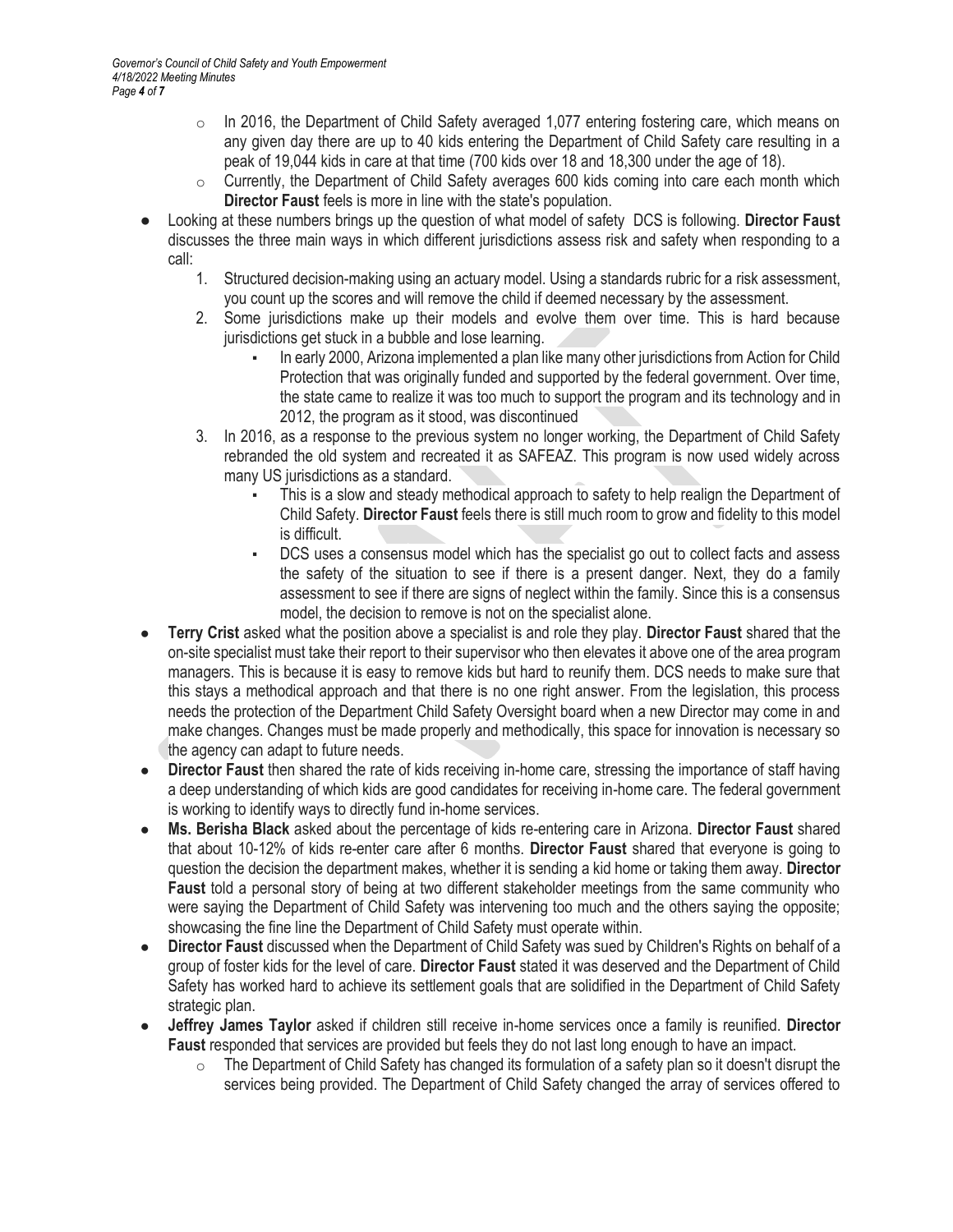parents by providing Nurturing Parenting and Family Connection programs that provide parenting skills and build up protective capacities for families.

- $\circ$  These services can be provided for kids in-home, out of home, and a mix of both.
- **Terry Crist** asked how to find all this data being presented so the Council members can share it with their stakeholders. **Director Faust** shared that all of this data can be found on the DCS website and they did this so all the data is out there for communities and families, [DCS.az.gov/news-reports/performance-measures.](https://dcs.az.gov/news-reports/performance-measures)
- **Director Faust** shared that building up the family is necessary for seeing fewer kids in care as government cannot best solve this issue in the long run. The Department of Child Safety has a role to play in solving this issue by assessing risk and removing kids that need protection but this is not going to be solved by the government alone. **Director Faust** discussed the GCU Foster Care Scholarship event that highlighted the partnership between the non-profit and faith sectors to help serve this community.
- **Director Faust** shifted to explain the three main goals of the Department of Child Safety:
	- Goal 1: Of the 12,543 kids in the foster care system, 57% currently live in kinship care. **Director Faust's** goal is to get at least 65-70% of these kids into kinship care. He believes that is completely possible but there are nuances to this type of care.
		- a. **Ms. Black** shared that a lot of the time kinship family members don't know that those kids would come into their care. **Director Faust** responded that families have much to reconcile such as the love for the family member as well as the cost of raising the kids. There is needed reconciliation between the kinship member, the kid in kinship care, and their birth parents. 57% of kids in care live with family members, 46% live with unlicensed kin and the other 10% live with licensed kin. There has been slow progress in raising the monetary amount kin get to help raise the kids from \$50 to all kin \$75 per kid. **Director Faust** reached out to the Governor and explained why each licensed kin member should receive \$300 to match the parity from the Federal government. The Governor supports this effort and now the legislature needs to codify it. **Director Faust** called on faith leaders to seek out the kinship families in their communities to see how they can be supported so they do not have to enter the Department of Child Safety system. **Mr. Obed Escobar** said a message coming directly from the Department of Child Safety and **Director Faust** would be the best thing to help reach the members of the faith community. **Director Faust** responded that he will show up anywhere that he is asked to help solve this issue. When community and faith walk along the government to help serve this community it will dramatically impact the number of kids being removed from their homes.

Goal 2: 25-30% of kids can reside in community foster care systems. These foster care systems include traditional, therapeutic, and child development foster care. As the number of kids in the community foster care system drops so does the number of foster care families. Being a foster parent is one of the hardest jobs as they are 24-hour caretakers so faith leaders, the community, and government need to support these families in different ways.

Goal 3: Have 80% of children 18-20 in independent living or a family-like setting. **Director Faust** expressed that all kids need three things, one of them being a safe place to sleep. The goal should always be permanency when placing kids but some kids will age out of foster care no matter what. **Director Faust** is seeking to implement the new concept of "Transitional Independent Living" which is a three-phase model. Phase one is the Department of Child Safety paying the rent of the youth, phase two transitions to paying a portion of the rent based on income, and phase three is coordinating their jobs. Having a safe place to sleep allows them to focus on getting a skill that differentiates them.

**Director Faust** said that the traditional 4-year university model shouldn't be the only option in todays economy. Trade schools must be pushed as an option as well alongside traditional universities. **Director Faust** again expressed his gratitude and excitement for the scholarship GCU is putting together for foster kids. The youth involved can attend without having to pay for school, room, and board, obtain a job on campus, and access to mentors and tutors. **Director Faust** will be meeting with ASU and NAU to see how they can bring a similar program to their campus and hopes to connect with U of A to introduce this program in Tucson.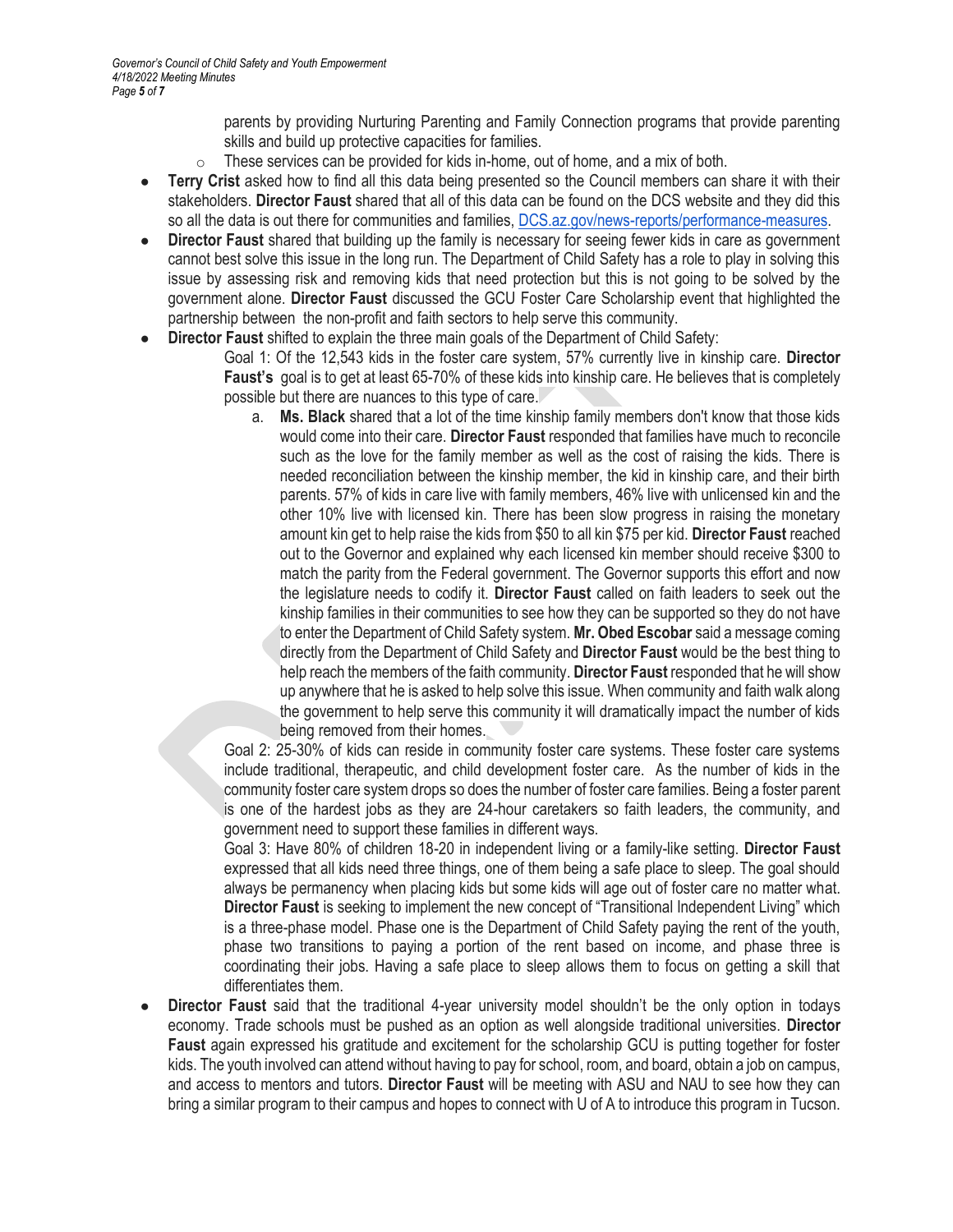- **Mr. Obed Escobar** asked if apartment complexes offer discounts to foster kids or similar programs. **Director Faust** responded no, not as of right now. He is working with private philanthropy to provide the backbone to a housing program, a non-profit to manage and stay mission-driven, and recurring state dollars to help maintain it. These are all needed to create a positive continuous path for the youth entering these programs.
- **Director Faust** shared information on the DCS Welcome Center and its main goal of being a safe and welcoming first space for the kids. DCS recently signed a 10-year lease that will double the footprint of the Welcome Center, slated to be finished by the end of the year. It will include very specific play spaces, and separate sleeping quarters for infants, 2-8-year-olds, 9-12-year-olds, and teenagers under 18. It will also include an industrial kitchen, two playgrounds outside, and one play place inside. It will have an onsite medical emergency center that can complete rapid responses. The goal of this is not to be a shelter but to have a welcome center that makes their first night feel safe and therapeutic.
- **Jeffrey James Taylor** shared the challenges Salvation Army has with fundraising for "brick and mortar" options, convincing the donors they are "not giving into debt." **Director Faust** responded that this is a challenging situation but in Arizona, there is a large number of people who want to support this issue. Giving can also be through mentorship to the kids who are struggling with this transition.
- **Berisha Black** inquired about the difference between community foster versus traditional foster care. **Director Faust** responded that it is important to be intentional with the separation of community foster care and the difference between kinship foster care because their pathways are different. Additionally, some providers only work with one of the communities and **Director Faust** explained that licensed kinship foster care is currently counted under community foster care. **Director Faust** is seeking to change that reporting metric to better reflect kinship care numbers.
- **Mrs. Ducey, Co-Chair, asked how the partners recruit mentors or reach out to extended care kids to take** advantage of the resources and which organizations do a good job. **Director Faust** responded saying Arizona Children Foundation is doing a good job of connecting with the kids. Another organization that is doing a lot of great work is OCJ Kids whose mission "is to equip foster and at-risk children and youth by providing them tools, resources, and positive role models to succeed and excel in every area of life". OCJ Kids is one of the main resources for the Department of Child Safety.
	- o **Mr. Obed Escobar** asked what OCJ Kids is doing well. **Director Faust** responded that they are connecting each group home to a local church and volunteers to help support them with resources.
	- o **Mrs. Ducey, Co-Chair,** asked about the kids in extended care and who is connecting them with mentors. **Director Faust** responded saying they work with Arizona Children's Association . **Director Faust** said he would like to see every kid over 18 in DCS care have access to a court-appointed special advocate. **Director Maria Cristina Fuentes** shared that Thrive is another great provider and will be speaking at the next council meeting.
- The full presentation can be accessed a[t https://goyff.az.gov/meeting/cfse/2022/03/10.](https://goyff.az.gov/meeting/cfse/2022/03/10)

# **Workgroup Updates**

- **Director Fuentes,** introduced **Katie O'Dell**, Chair of the Outreach Workgroup, for an update on the workgroup. **Katie O'Dell** discussed the progress made on the huge goal of identifying and recruiting 1,000 foster and kinship families, which was launched on 5/17/22.
- **Director Fuentes and Mrs. Ducey, Co-Chair, shared that tomorrow is the Grand Canyon University Foster** care Summit. Through the Summit, theArizona Department of Child Safety and GCU are bringing together Arizona Qualified Foster Care Charitable Organizations, non-profits, and faith-based organizations to share information and ideas in the areas of kinship care, community foster family recruitment, and retention, and youth transitioning from foster care. Also, Maricopa County's 2022 Family Reunification Day Celebration will be taking place virtually on June 11th. If stakeholders or Council members have not RSVP'd yet, please visit [goyff.az.gov/FRD](http://goyff.az.gov/FRD) to do so.

# **Future Meeting Date**

● **Mrs. Ducey, Co-Chair,** reminded Councilmembers that the next meeting will occur on September 8, 2022, at 10 a.m.